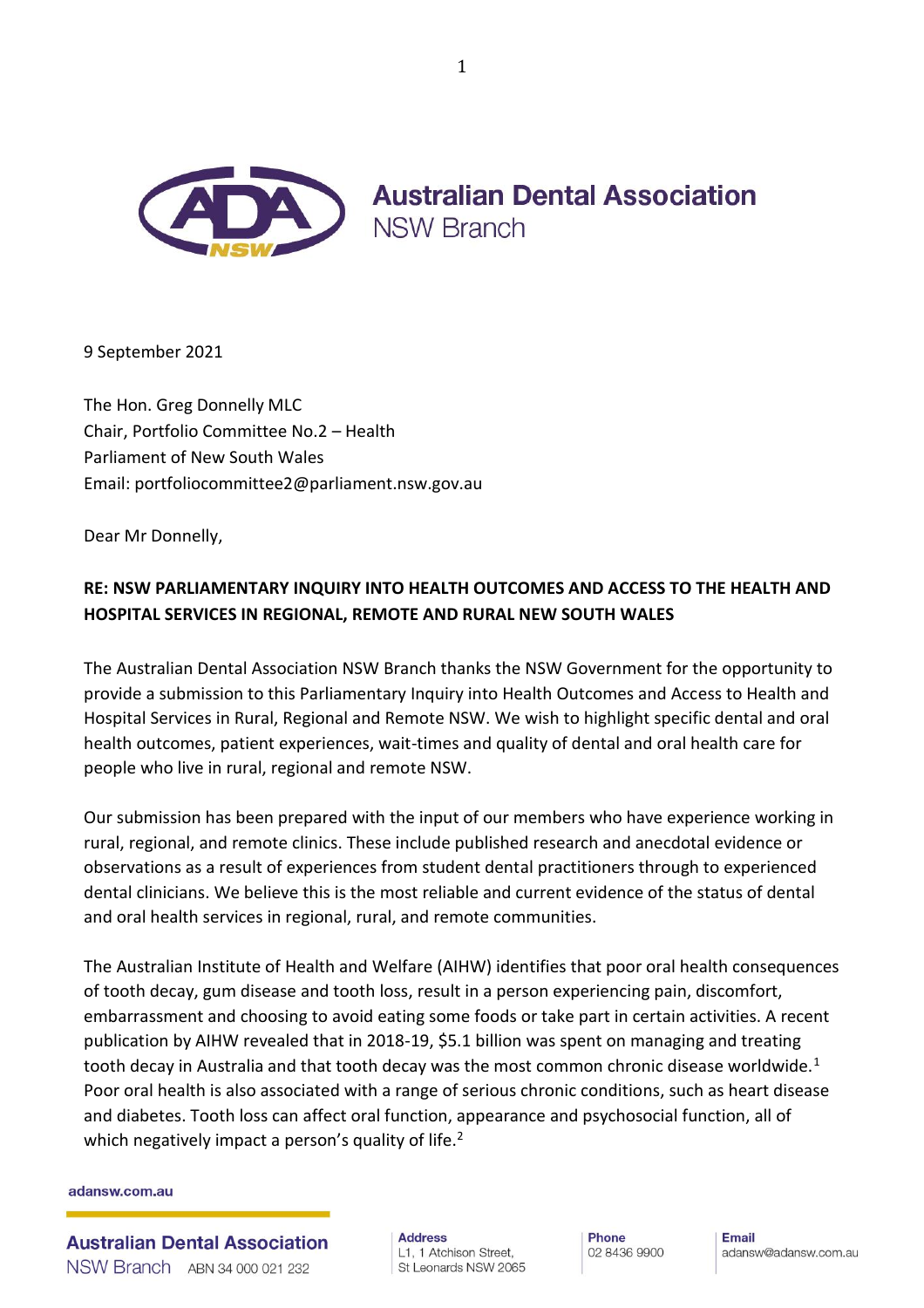Historically, oral health has been separated from general health in education programs, delivery of services, health policy and funding. To reduce costs and improve health outcomes, spending on dental and oral health requires a paradigm shift from a surgical focus (such as fillings and root canal treatments) to early intervention and prevention (such as dietary counselling and fluorides). Contemporary dental experts are exploring the role of an 'oral physician', adopting a therapeutic preventative approach to treating dental disease, to improve oral health and support early

management of linked systemic conditions. Oral health must be integrated into general health with all health professionals sharing responsibility for oral health promotion and prevention. This huge shift challenges traditional dental practises, requires leadership through change, and capacity building for consumers and the wider healthcare sector.<sup>3</sup>

Multiple factors affect the oral health of people living in regional, rural and remote communities within NSW. These include availability of dental and oral health practitioners, geographical location, costs of treatment, water fluoridation and patient preferences and attitudes toward dentistry and oral health. A lack of effective policy and health system commitment towards oral health in rural regions is problematic, resulting in significant oral health disparities experienced by those living in regional, rural and remote communities.<sup>3,4,5</sup> People living in regional and remote areas have poorer oral health than those in major cities, with oral health status generally declining as remoteness increases. Patients that attended regular appointments displayed better oral health overall, however they usually had a higher income, lived in urban areas and possessed adequate transport to attend appointments.<sup>4,5,6</sup> In NSW the Oral Health Fee For Service Scheme (OHFFSS) provides a dollar amount for eligible patients to seek specific dental treatment in the private sector. Administration of this scheme varies considerably within NSW Local Health Districts, with patients often experiencing frustrations as they navigate between the public and private sectors to use the OHFFSS vouchers. Additionally, as the public dental services are funded proportionately to the size of the population, urban locations gain considerably more funding than their regional and rural counterparts. Redesigning the OHFFSS funding to rural and regional areas to provide greater support for eligible patients to access private practitioners in a public/private partnership model needs to be considered. Recent discussions around oral health workforce looks promising, with the OHFFSS possibly being extended to enable Oral Health Therapists and Hygienists to provide services under this scheme in future. Affordable and accessible dental treatment is required to enable people in rural, regional and remote locations to experience optimum oral health.<sup>7</sup>

Substantial updated evidence confirms that Indigenous Australians living in rural, regional and remote locations suffer a significant disadvantage across a range of socioeconomic indicators such as lack of education, low income, unemployment, low self-efficacy, low health literacy and limited cultural connection, all contributing to a greater burden of dental and oral disease.<sup>8</sup> Multifaceted Indigenous student recruitment and retention strategies, as well as integrating cultural safety curricula into dentistry education, are required to provide appropriate clinicians and safe practices to improve the oral health and well-being of Indigenous people in Australia.<sup>9</sup>

Rural Australians have access to fewer dental practitioners than city dwellers. AIHW data showed that in 2020 the rate of dental practitioners per 100,000 population in major cities was nearly triple

#### adansw.com.au

**Australian Dental Association** NSW Branch ABN 34 000 021 232

**Address** L1, 1 Atchison Street, St Leonards NSW 2065 **Phone** 02 8436 9900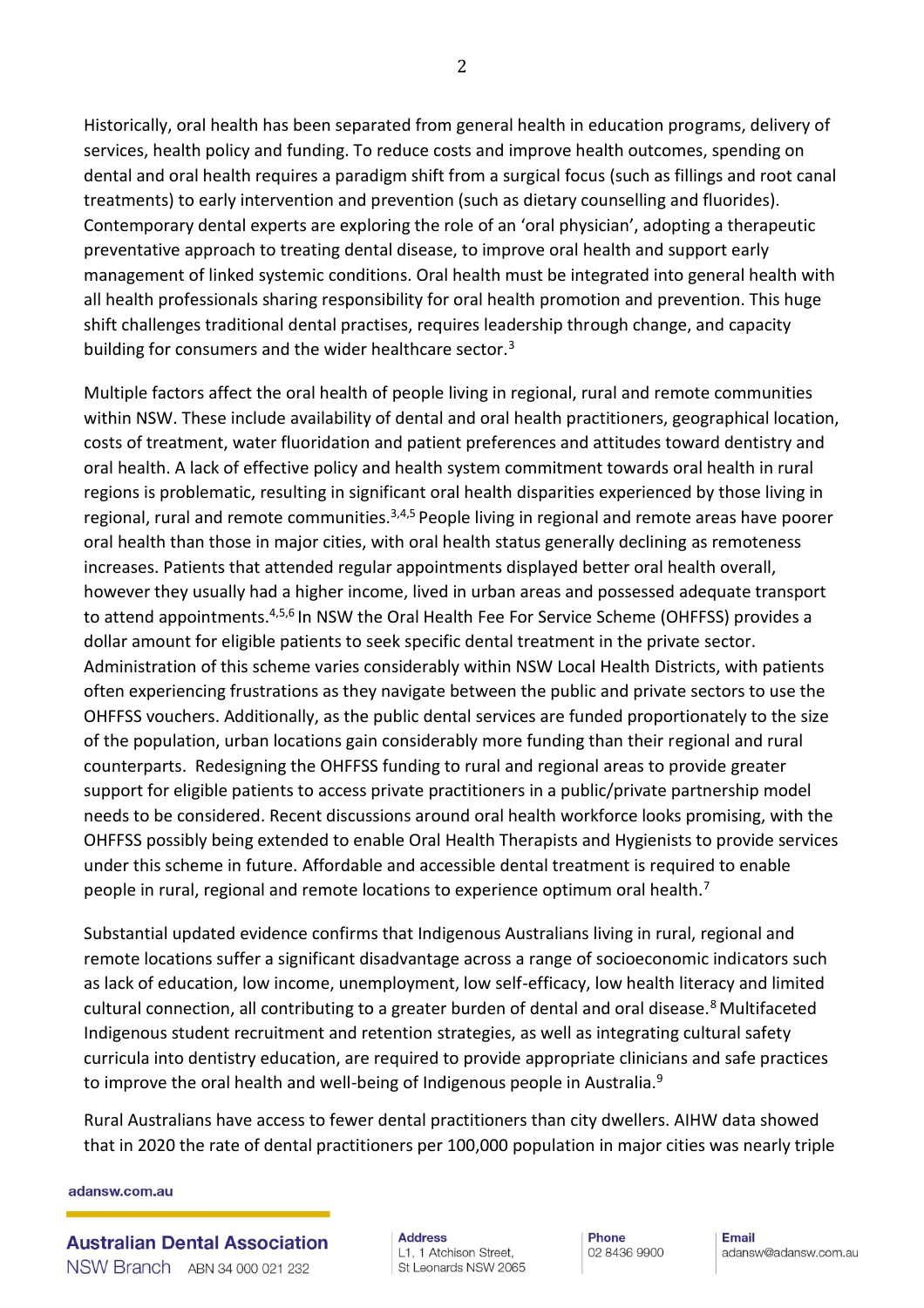that in very remote areas.<sup>10</sup> Major cities had the highest rate (per 100,000 population) of dental practitioners at 82.3 compared with 61.2 in inner regional, 53.7 in outer regional, 43.2 in remote and 25.8 in very remote areas. $^{10}$  This reduced access to professional oral health care services is a major contributor to poor oral health, due to the missed opportunities for people to receive the positive oral health care messages - such as brushing twice daily with fluoride toothpaste and limiting sugary foods, that are delivered routinely at regular preventive appointments. Rural, regional and remote community members are also not able to access adequate dental and oral health diagnosis and care, which further increases oral health disparities.<sup>11</sup> As with all areas of health, delayed diagnosis and management of the most common oral diseases - tooth decay, gum disease and oral cancer, leads to poor oral health outcomes. But further, it is widely accepted that these poor oral health outcomes contribute to the chronic systemic disease burden impacting on, for example, diabetes, heart disease and adverse pregnancy outcomes.<sup>3</sup>

Recruitment and retention of dental practitioners to rural communities is a significant barrier to accessing oral health care in rural NSW. Dental students participating in rural clinical placements gain substantial experiences in professional competencies and skills. However, during their placements they often experience suboptimal internet connections and fewer amenities and activities to participate in during their spare time or on weekends. This can negatively impact dental practitioners decision to work in a rural location upon graduation.<sup>12</sup> Many dental and oral health students and graduates live in the city, with family connections and support networks being in major centres, requiring considerable adjustments to live and work in a rural community away from their families. Lack of access to mentorship and feelings of professional isolation are ever-increasing in this complex landscape. 13,14

Professional networks available to dental practitioners working in rural locations are harder to access compared to working in the city. There can be limited laboratory support available and few dental specialists for referral to provide optimal patient care.<sup>12</sup> New technology is promising to solve some issues encountered in more isolated regions, both in facilitating better connectivity to professional networks and in dental services. Creating effective community access to tertiary dental specialist services via outreach models in partnership with private sector and public services in regional and rural communities, will improve access for the whole of the community. This would enable and support the delivery of specialist services to improve the oral health disparities experienced by people living in rural, regional and remote locations, as expressed by one of our members working in Far Western NSW.

*'Access to dental specialists is hard for private patients and even worse for public ones. We luckily have visiting orthodontists to Dubbo and a visiting Oral-Maxillo-Facial Surgeons but that's it! No periodontists, endodontists, oral med specialists etc. There're no real incentives for them to come west of Penrith.'*

A greater desire to work in private dental practice compared to the public sector exists partly due to potential earning capacity as well as the clinical setting. With limited government funds available for dentistry and oral health, public dental facility equipment may be older, less well maintained

#### adansw.com.au

**Address** L1. 1 Atchison Street. St Leonards NSW 2065

**Phone** 02 8436 9900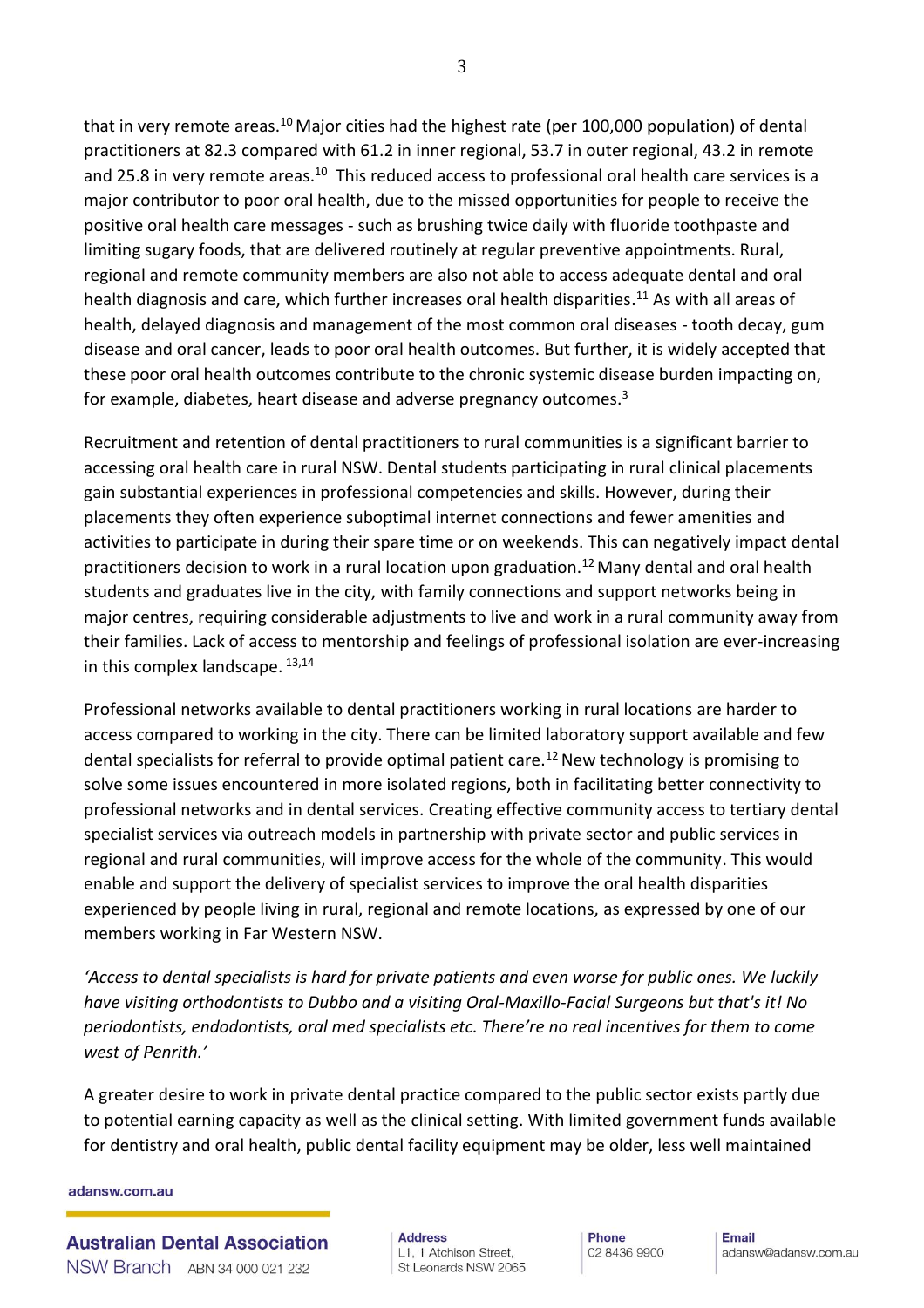and in some cases utilising outdated technology compared to the private sector. Challenges faced in recruiting and maintaining dental practitioners, especially in the public sector, can lead to a higher turnover which can ultimately have an impact on the continuity of treatment for patients.12,13

ADA NSW is pleased that improving access to health services in small rural communities is a priority for the Australian Government, with an ongoing budget to provide funding for infrastructure to strengthen the Rural Health Multidisciplinary Training Program (RHMT).<sup>15</sup> Building more multipurpose dental facilities in regional communities will provide collaborative support and increase the likelihood of dental professionals working long term in these locations. Continuation of targeted rural residents' student recruitment into dental and oral health program is vital. Additionally, student placement programs need to be adequately resourced in consultation with oral health and dentistry program coordinators in NSW to ensure continuation of effective student rural placement programs. Up to 40% of surveyed dental students who participate in rural placements during their training indicated that they were likely to practice in rural areas upon graduation.<sup>13</sup>

Geographical distances create a substantial barrier in accessing oral health services, with public services being less utilized when compared to the urban centres, as patients are reluctant or unable to travel the long distances required to attend the closest public clinic. Dentists have often been reluctant to move from urban areas to practice in regional or remote practices, primarily because of the distance from family and established community and lifestyle factors. This lack of long-term retention of practitioners in rural communities leads to more experienced practitioners working in urban areas with new graduate dentists being more likely to practise in rural locations.<sup>16,17</sup> One of our members in Western NSW highlights another barrier based on their experiences:

*'Part of the retention issue is related to access to Continuing Professional Development (CPD). Speaking for myself, we have a minimum of 60 hours CPD required over three years and 99% of them are run in Sydney. Adding up the cost of the course plus the day or two off work each way, accounting, food etc. it makes living out here all that more unattractive than ducking into St Leonards on a Friday night or Saturday morning.'*

More complex dental treatments may require several appointments to complete. A Western Australian study found that in many instances, patients in rural and remote communities elected to have teeth taken out rather than having more comprehensive dental procedures to retain their teeth, as travelling time was excessive and treatment too expensive.<sup>16,17</sup>

A study conducted by AIHW showed that fewer dentists were located in areas of lower socioeconomic status and the greatest density of private practices were in the urban areas. Eightyfour per cent of practices were located in wealthier areas, in contrast to 74 townships with a population of greater than 500 people lacking dental access for 104, 000 people.<sup>16,17</sup> Costs associated with establishing dental clinics in rural locations and the ongoing running costs to maintain these facilities also need to be considered when exploring the best way to address these disparities.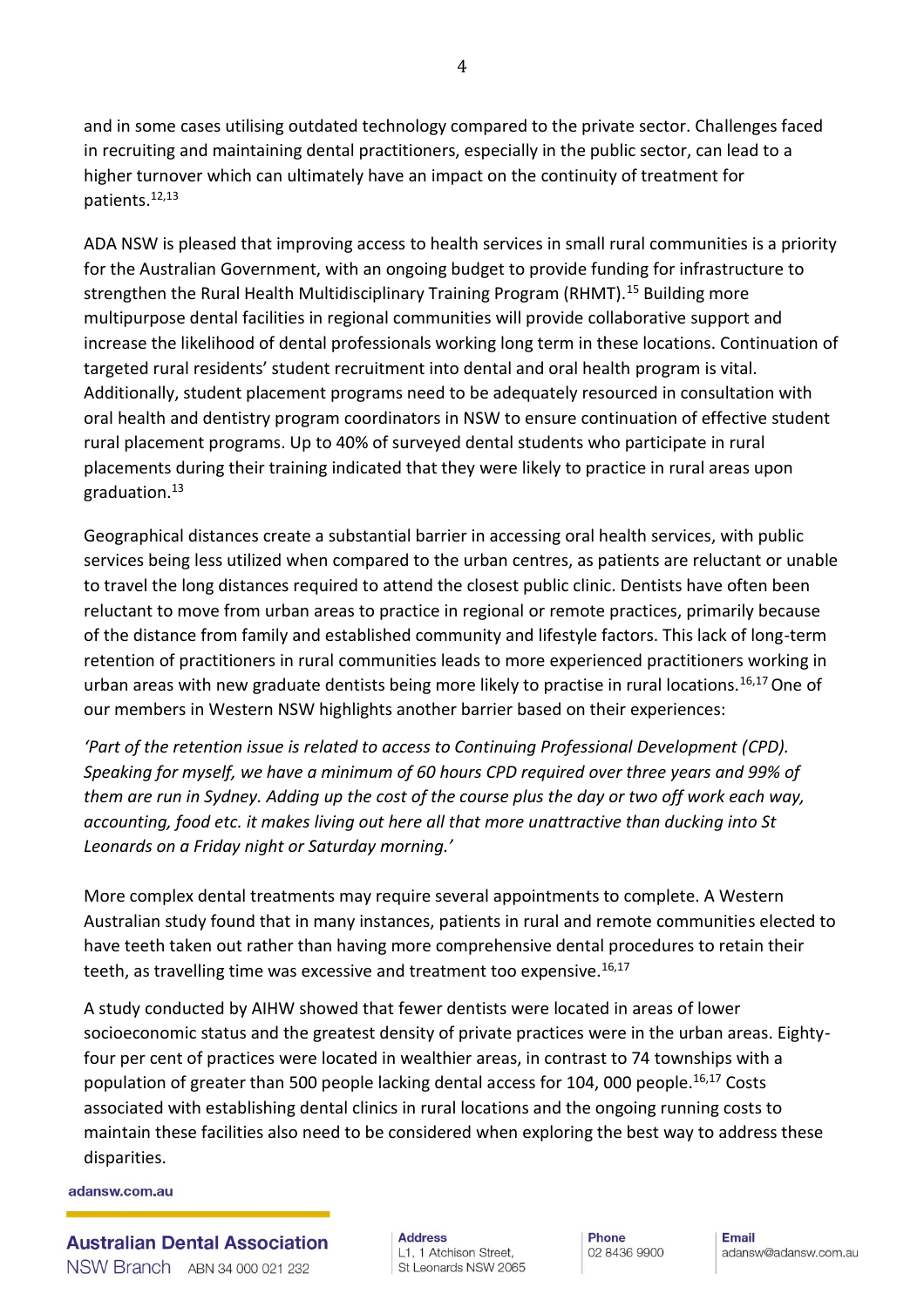A greater proportion of children in rural areas experienced lengthy travel times to receive dental and oral care, leading to delayed and neglected management compared with urban counterparts. This results in the progression of many dental problems adding further strain to the rural dental and oral health services.<sup>18</sup> The oral health status of a child has been shown to be a good indicator of the oral health status of an adult, with the consequences of poor oral health in children extending throughout the lifespan into older adulthood where it ultimately places a significant strain on an already over-burdened health system.

Oral healthcare utilisation and dental services amongst older Australians in rural areas can often be predicted by the general socio-economic status. Cost related to dental treatment is the greatest barrier to receiving dental care (32.7%), followed by fear (25.8%) and waiting times (18.1%).<sup>19</sup> Living arrangements; level of education; means of transport and access to healthcare card/pensioner card were consistent barriers for older Australians in accessing necessary care. Utilising the expanded scope of practice for Oral Health Therapists would have the potential to solve workforce issues and provide additional support in rural areas.<sup>19</sup>

Tele-dentistry is playing a key role in improving remote access for rural oral health clinicians. Both clinicians and patients have reported a positive acceptance of tele-dentistry and an increased efficiency in delivery of oral health services. Providing additional dental technology support to rural practitioners would be beneficial to patient care.<sup>20</sup> However, unlike medicine, tele-dentistry is not recognised by the private health funds and so they do not pay a benefit to their members for these consultations. This needs to change to improve the way in which dental and oral health services are delivered.<sup>20</sup> Utilising primary health networks such as primary care physicians to assist with dental and oral health services has improved access and travelling time. This would aid in achieving the paradigm shift required to improve dental and oral health outcomes in rural, regional and remote NSW.3,21

As the peak body representing the dental professionals in NSW and the ACT, our focus in this inquiry, is to pinpoint improvements that can be made to prevent poor oral health outcomes and what can be done to ensure the regional, rural, and remote communities of NSW have equitable access to adequate and reliable dental and oral health services. We acknowledge the complexity of issues that have been and will be addressed over the coming months, and recognise the importance of all health care services that will be identified, examined and placed under scrutiny.

We would support the development of the following initiatives to improve access to dental and oral health services in regional, rural and remote areas. We acknowledge that these improvements would require a substantial commitment and a coordinated approach involving government and non-government healthcare organisations and educational institutions. Development and implementation of these initiatives would require a significant and ongoing commitment to achieve adequate funding, education and training.

Our submission includes recommendations to improve patient experiences, student recruitment, as well as factors to consider in developing and retaining a well-trained, resourced and supported

#### adansw.com.au

**Australian Dental Association** NSW Branch ABN 34 000 021 232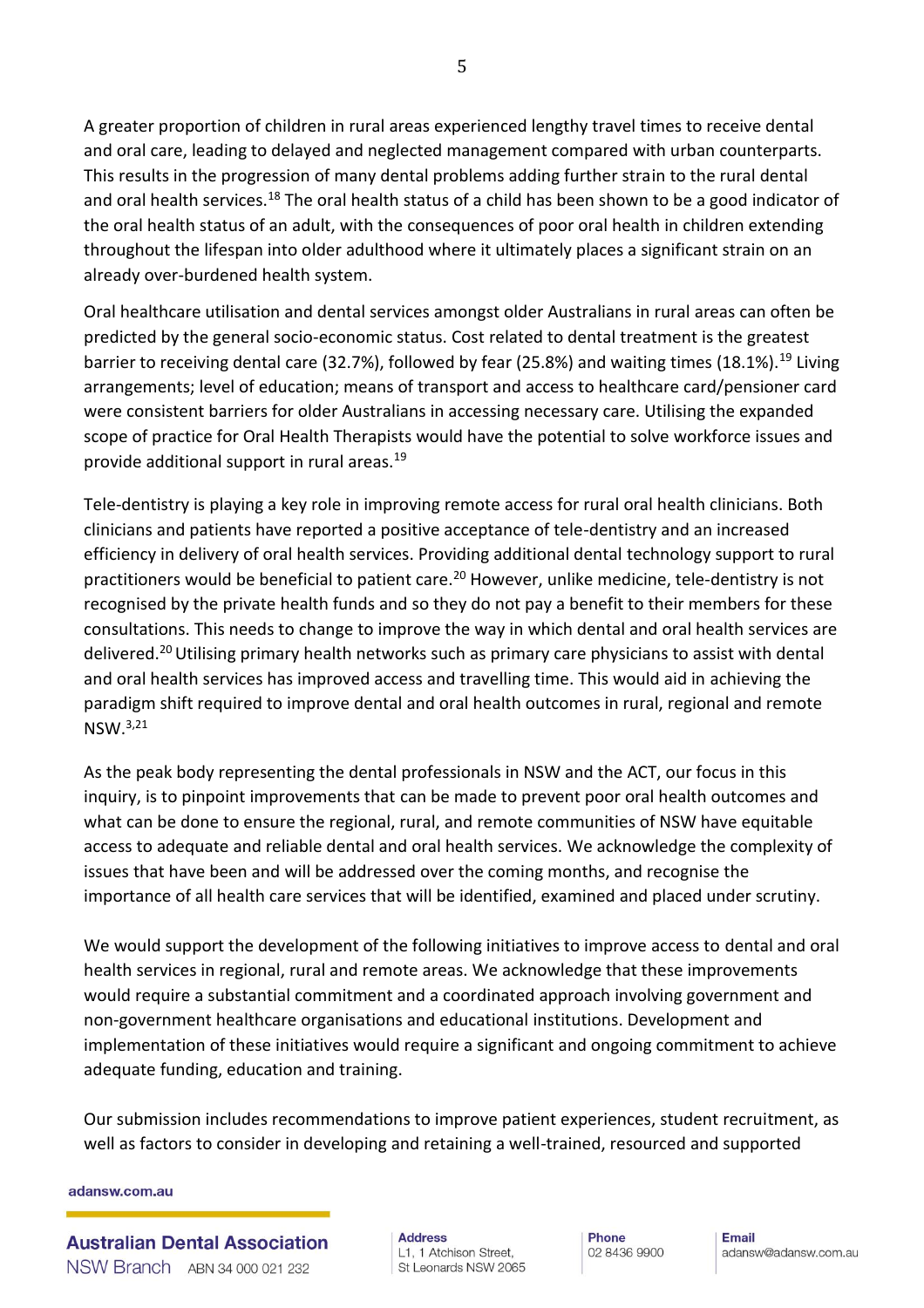dental and oral health workforce in regional, rural and remoted areas. These are summarised in the following:

### **1. Recommendations to directly improve patient-centred oral health services**

(a) A new approach to the OHFFSS voucher scheme that provides a patient-centred service with a seamless interface between public and private sectors and greater access to oral health services.

(b) Increased access and funding to tele-dentistry services to improve access to diagnostic and specialist oral health care.

(c) Continued support and development of the Indigenous oral health workforce for the provision of culturally appropriate care for Indigenous Australians.

## **2. Recommendations for dental and oral health practitioners and specialists**

(a) Ensure adequate dental equipment and resources are available within rural communities to enable dental clinicians to engage in a broad range of clinical experiences to provide job satisfaction.

(b) Adequate funding to create effective public access to tertiary dental specialist services via outreach models involving private/public partnership in regional and rural communities.

(c) Improved availability of continuing professional development (CPD) courses in regional areas and/or funding support to attend urban CPD. Facilitation of professional connections and networks for dental clinicians working in regional locations.

(d) Acceptable renumeration and career incentives to encourage dental practitioners to consider long term employment in regional, rural and remote locations.

(e) A new approach to the OHFFSS voucher system where regional, rural and remote areas receive adequate and ongoing funding to support the growth of sustainable private oral health services and create an improved public/private model of care.

(f) Provision of private health fund benefits for tele-dentistry consultations.

### **3. Recommendation for dental and oral health students and new graduates**

(a) Continue to allocate a targeted percentage of places to students from Indigenous and regional backgrounds into dental and oral health training programs in NSW.

(b) Increase incentives, such as payment of dental and oral health tuition fees if 'bonded' to regional locations upon graduation (e.g. payment of a year's tuition fees for each year of service).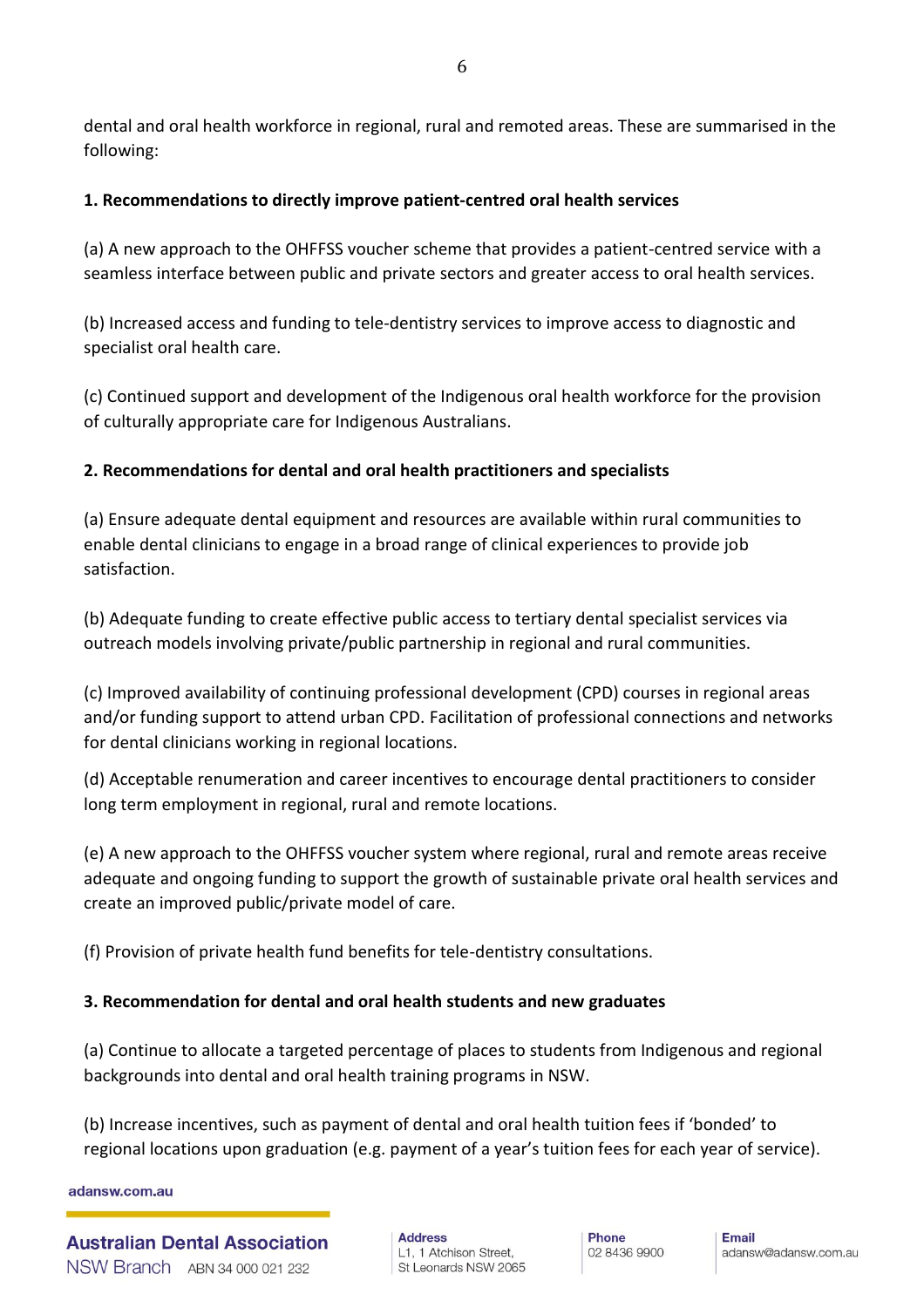(c) Ensure adequate experienced dental clinicians are available to train and mentor dental or oral health students whilst on rural placements, in conjunction with the RHMT infrastructure program. This requires an integrated private/public model to support ongoing development and success of this program.

(d) Provide allowances and incentives, including transport, accommodation and living expenses, for dental and oral health students to conduct placements in regional facilities.

### **Summary**

Dental and oral health disparities in rural, regional and remote NSW are significant. Incorporating oral health into general health will broaden the role of oral health clinicians beyond dental treatment to the provision of patient-centred preventive primary care, bridging the gap between oral health and general health. The following initiatives are required to adequately address the disproportionate provision of oral health care to people living in rural, regional and remote locations:

- Ongoing targeted student recruitment and retention strategies to increase access to preventive, diagnostic and oral health treatment for rural residents.
- Provision of collaborative rural placement experiences for dental practitioners during training.
- Incentives for dental and oral health graduates to live and work in rural, regional and remote NSW.
- The use of technology to overcome some of the barriers of remoteness.

Only when these barriers are addressed will a dental and oral health workforce be available to deliver the best services in rural, regional and remote NSW and diminish existing oral health disparities.

Yours sincerely,

mutter

Dr Kathleen Matthews President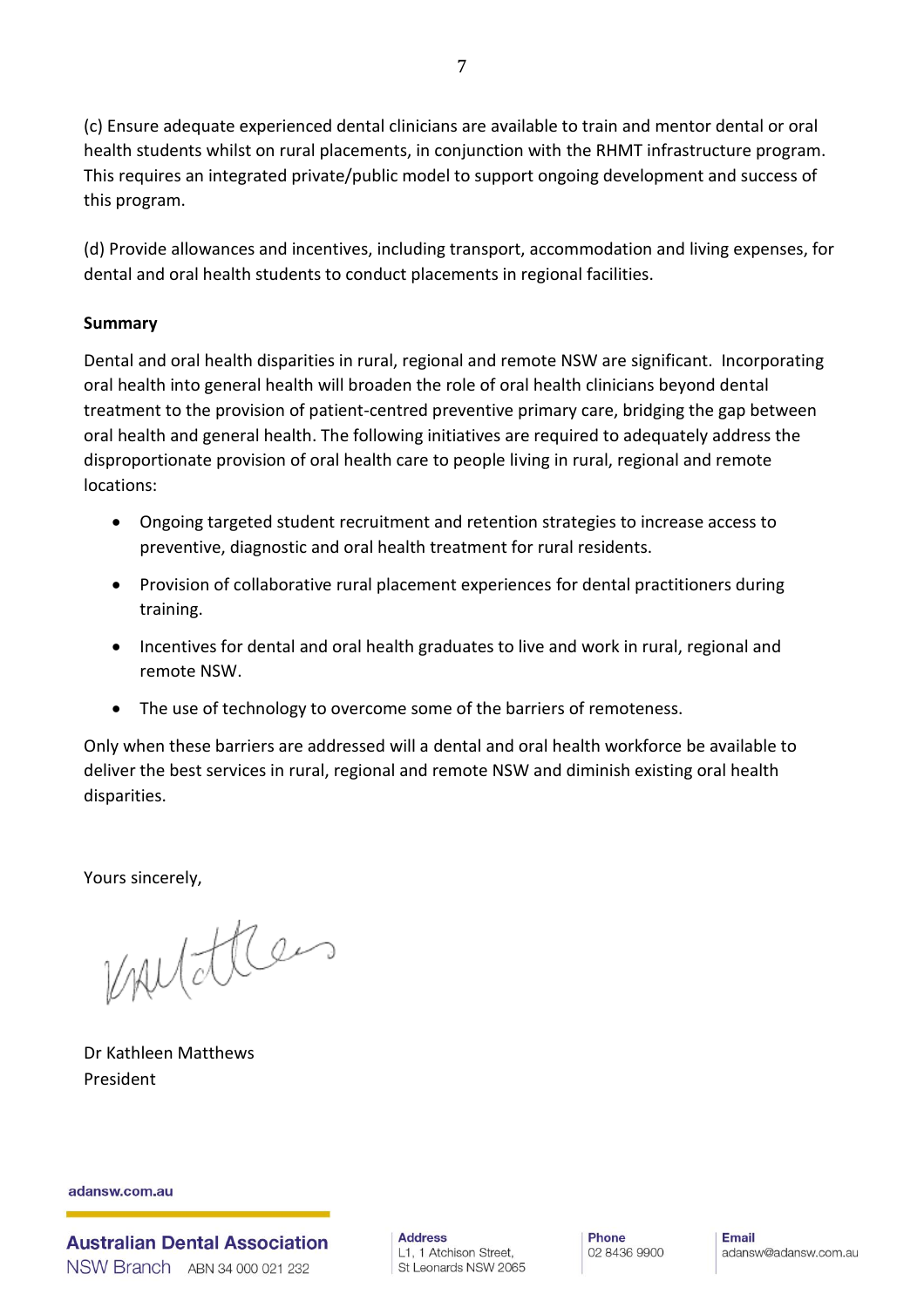#### **References**

- 1. Australian institute of health and welfare Disease Expenditure in Australia https://www.aihw.gov.au/reports/health-welfare-expenditure/spending-on-disease-inaustralia/contents/summary
- 2. Australian institute of health and welfare Oral Health and dental care in Australia [https://www.aihw.gov.au/reports/dental-oral-health/oral-health-and-dental-care-in](https://www.aihw.gov.au/reports/dental-oral-health/oral-health-and-dental-care-in-australia/contents/healthy-lives)[australia/contents/healthy-lives](https://www.aihw.gov.au/reports/dental-oral-health/oral-health-and-dental-care-in-australia/contents/healthy-lives)
- 3. Martin, R et al 2020 Integrating Oral and General Health Care in Australia: Utilising Aged Care to demonstrate essential elements of this global issue. International Journal of Integrated Care, 20(S1): A215, pp. 1-8, DOI: doi.org/10.5334/ijic.s4215
- 4. Graham B, Tennant M, Shiikha Y, Kruger E. 2019. Distribution of Australian private dental practices: Contributing underlining socio demographics in the maldistribution of the dental workforce. Aust J Prim Health
- 5. Jean G, Kruger E, Tennant M. Distribution of private dental practices and dentists 2011 and 2018: Analysis by regional area. Aust. J. Rural Health. 2020;28:453–461. https://doi.org/10.1111/ ajr.12658
- 6. Johnson G, Foster K, Blinkhorn A, Wright F. 2019. Exploration of the factors that influence new Australian dental graduates to work rurally and their perspectives of rural versus metropolitan employment. Eur J Dent Educ
- 7. Oral Health Fee For Service Scheme https://www.health.nsw.gov.au/oralhealth/Pages/nsworal-health-fee-for-service-scheme.aspx
- 8. Tynan A, Walker D, Tucker T, Fisher B, Fisher T. 2020. Factors influencing the perceived importance of oral health within rural Aboriginal and Torres Strait Islander Communities in Australia. BMC Public Health
- 9. Forsyth, C., Short, S., Gilroy, J., Tennant M, Irving M. (2020) An Indigenous Cultural Competence Model for Dentistry Education, British Dental Journal, 228, 719–725 (2020). https://doi.org/10.1038/s41415-020-1480-3
- 10. Australian institute of health and welfare Rural and remote Health <https://www.aihw.gov.au/reports/australias-health/rural-and-remote-health>
- 11. Australian institute of health and welfare Oral Health and dental care in Australia [https://www.aihw.gov.au/reports/dental-oral-health/oral-health-and-dental-care-in](https://www.aihw.gov.au/reports/dental-oral-health/oral-health-and-dental-care-in-australia/contents/dental-workforce)[australia/contents/dental-workforce](https://www.aihw.gov.au/reports/dental-oral-health/oral-health-and-dental-care-in-australia/contents/dental-workforce)
- 12. Lalloo R, Evans J, Johnson N. 2013 (Feb) Dental care provision by students on a remote rural clinical placement. Aust N Z J Public Health
- 13. Lalloo R, Evans J, Johnson N. 2013 (Sept). Dental students' reflections on clinical placement in a rural and Indigenous community in Australia. J Dent Educ
- 14. Irving M, Short S, Gwynne K, et al. ''I miss my family, it's been a while...'': a qualitative study of clinicians who live and work in rural/remote Australian Aboriginal communities. The Australian Journal of Rural Health.
- 15. Australian Government, Department of Health. Strengthening Primary Care Rural Health Multidisciplinary Training Program infrastructure